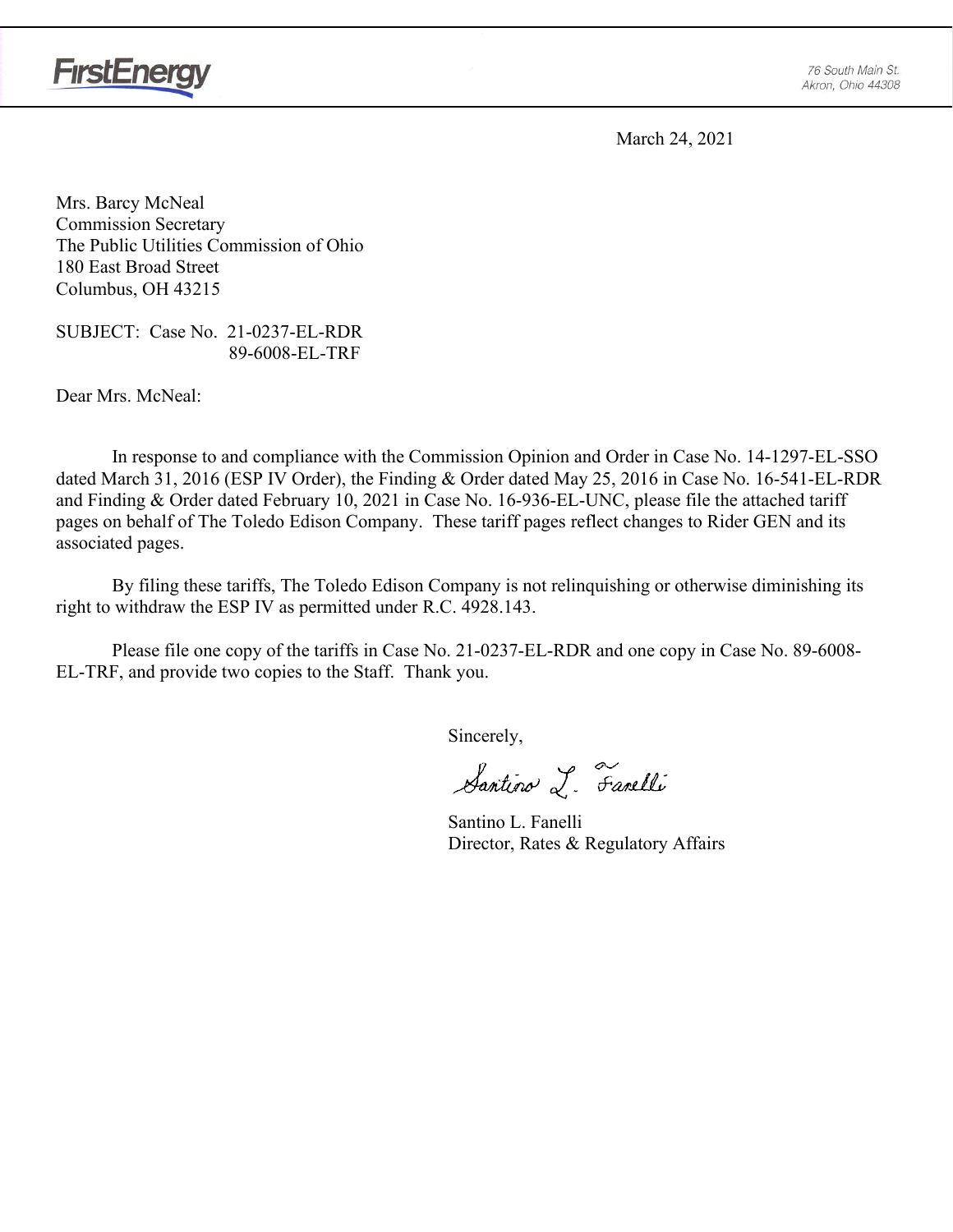# BEFORE THE PUBLIC UTILITIES COMMISSION OF OHIO

)  $\mathcal{L}$  $\mathcal{L}$ ) ) ) )

**\_\_\_\_\_\_\_\_\_\_\_\_\_\_\_\_\_\_\_\_\_\_\_\_\_\_\_\_\_\_\_\_\_\_\_\_\_\_\_\_\_\_\_\_\_\_\_\_\_\_\_\_\_\_\_\_\_\_\_\_\_\_\_\_\_\_\_\_\_\_**

 $\mathcal{L}_\text{max} = \mathcal{L}_\text{max} = \mathcal{L}_\text{max} = \mathcal{L}_\text{max} = \mathcal{L}_\text{max} = \mathcal{L}_\text{max} = \mathcal{L}_\text{max} = \mathcal{L}_\text{max} = \mathcal{L}_\text{max} = \mathcal{L}_\text{max} = \mathcal{L}_\text{max} = \mathcal{L}_\text{max} = \mathcal{L}_\text{max} = \mathcal{L}_\text{max} = \mathcal{L}_\text{max} = \mathcal{L}_\text{max} = \mathcal{L}_\text{max} = \mathcal{L}_\text{max} = \mathcal{$ 

In the Matter of the Filing of Report in Support of Staff Review of Select Tariffs of Ohio Edison Company, The Cleveland Electric Illuminating Company and The Toledo Edison Company

Case No. 21-0237-EL-RDR

# **GENERATION SERVICE RIDER (RIDER GEN) REPORT IN SUPPORT OF STAFF'S 2021 ANNUAL REVIEW SUBMITTED BY OHIO EDISON COMPANY, THE CLEVELAND ELECTRIC ILLUMINATING COMPANY AND THE TOLEDO EDISON COMPANY**

In its Order in Case No. 12-1230-EL-SSO, and continued in Case No. 14-1297-EL-SSO, the Commission clarified that the Companies should file annually an application, in a separate docket, for a review of certain riders approved in that proceeding. Also, in its Order in Case No. 16-541-EL-RDR, the Commission directed the Companies to file the PIPP and non-PIPP generation rates for Commission review no later than 30 days following the date of the last auction. Further, in Case No. 16-936-EL-UNC, the Commission directed that the winning bid price for the PIPP RFP shall remain confidential until the scheduled RFPs have been completed by each electric utility in Ohio. In response to the Commission's Orders noted above and consistent with the schedule agreed to with the Commission Staff, Ohio Edison Company, The Cleveland Electric Illuminating Company ("CEI") and The Toledo Edison Company (collectively, "Companies") hereby submit this Report on the Companies' Rider GEN for the year beginning June 1, 2021.

In accordance with the Orders, the Companies submit the following Exhibits:

- Exhibit A: Rider GEN Rate Design (Tariff Effective June 1, 2021)
- Exhibit B: Rider GEN (TOD) Rate Design Time-of-Day Option (Tariff Effective June 1, 2021)
- Exhibit C: Rider GEN 2021 Effective Tariff Sheets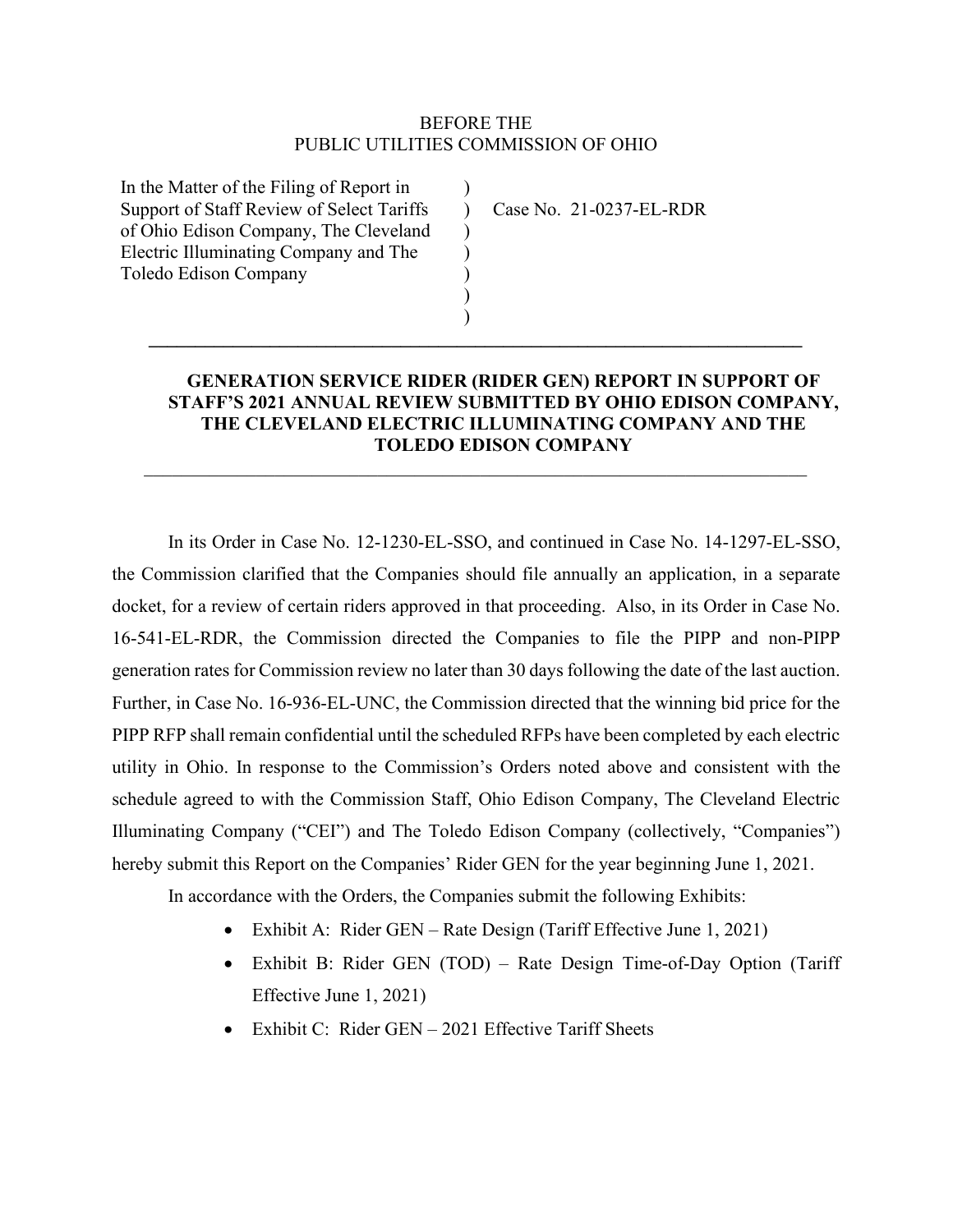Respectfully submitted,

*(s) Emily V. Danford* Emily V. Danford (0090747) Counsel of Record FIRSTENERGY SERVICE COMPANY 76 South Main Street Akron, OH 44308 (330) 384-5849 (330) 384-3875 (fax) edanford@firstenergycorp.com *Attorney for Ohio Edison Company, The Cleveland Electric Illuminating Company, and The Toledo Edison Company*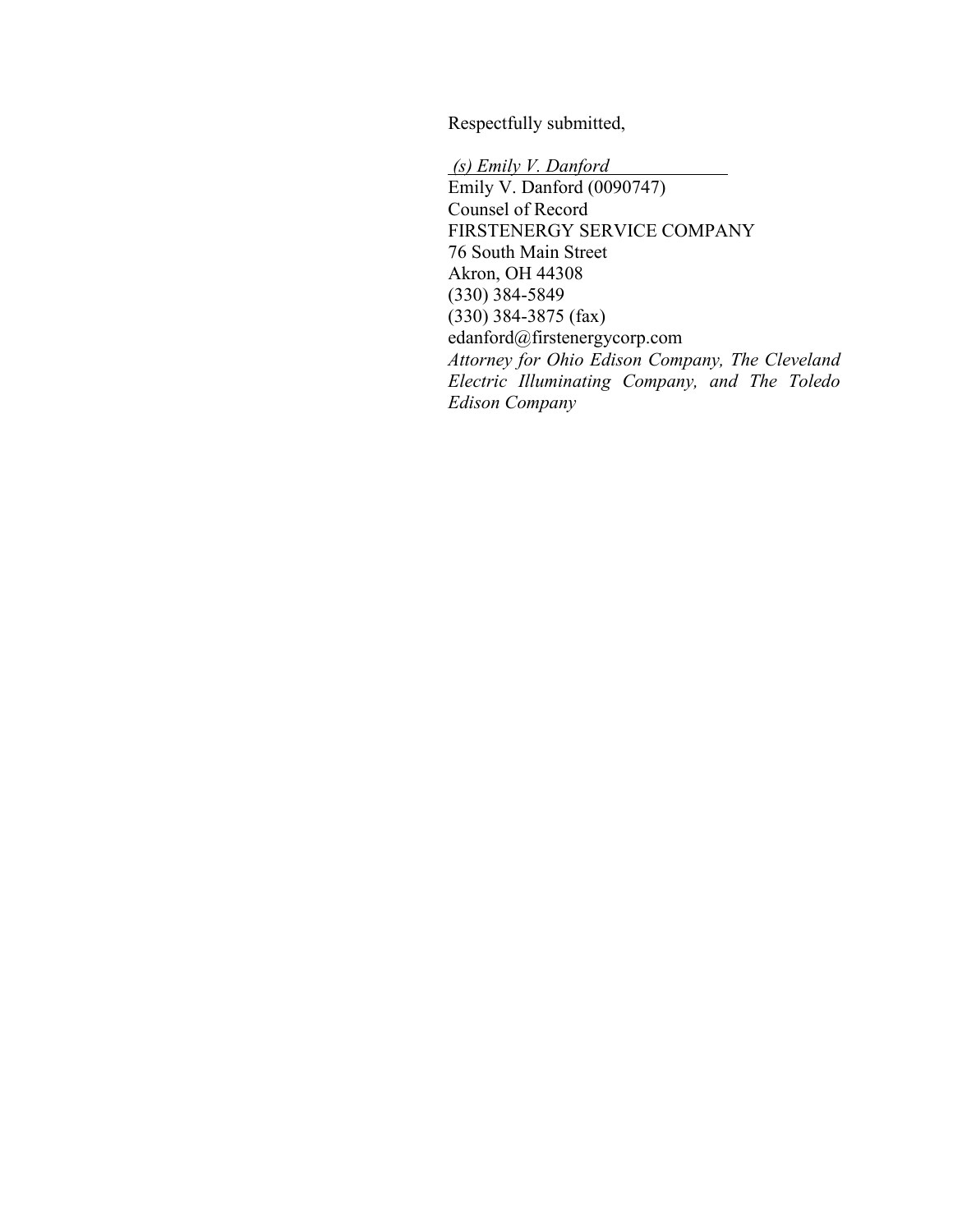#### **Case No. 21-0237-EL-RDR Rider GEN Workpaper Ohio Edison Company Page 1 of 8 The Cleveland Electric Illuminating Company The Toledo Edison Company**

**Calculation of Standard Service Offer Generation Charges (SSOGC)**

|    |            | <b>RIDER GEN CHARGES</b>                   |        |         |                      |              |               |      |                      |           |             |                                          |                          |                                    |                                    |                    |          |
|----|------------|--------------------------------------------|--------|---------|----------------------|--------------|---------------|------|----------------------|-----------|-------------|------------------------------------------|--------------------------|------------------------------------|------------------------------------|--------------------|----------|
|    |            |                                            | (A)    | (B)     | (C)                  |              |               |      |                      |           |             |                                          |                          |                                    |                                    |                    |          |
|    |            | BLENDED COMPETITIVE BID PRICE (\$ PER MWH) |        |         | \$46.46              |              |               |      |                      |           |             |                                          |                          |                                    |                                    |                    |          |
|    |            | ESTIMATED CAPACITY PRICE (\$ PER MWH)      |        |         | \$13.56              |              |               |      | Column (D)           |           |             | Column (E)                               |                          |                                    | Column (F)                         |                    |          |
|    |            | <b>COMMERCIAL ACTIVITY TAX RATE</b>        |        |         | 0.26%                |              |               |      |                      |           |             |                                          |                          |                                    |                                    |                    |          |
|    |            |                                            |        |         |                      |              |               |      | (\$/kWh)             |           |             | (S/KWh)                                  |                          |                                    | (S/KWh)                            |                    |          |
| 5  | Rate       | Season                                     |        | Factors | <b>Energy Charge</b> |              | <b>OE</b>     |      | CEI                  | <b>TF</b> | <b>OE</b>   | CEI                                      | <b>TE</b>                | <b>OE</b>                          | <b>CEI</b>                         |                    | TE.      |
|    | Schedule   |                                            | Loss   | Season  | (\$/KWh)             |              |               |      | PJM & Auction Costs  |           |             | <b>Total Energy Charges</b>              |                          |                                    | <b>Total Capacity Charges</b>      |                    |          |
|    |            |                                            |        |         |                      |              |               |      |                      |           |             |                                          |                          |                                    |                                    |                    |          |
| 8  | <b>RS</b>  | Summer                                     | 0.0628 | 1.1151  | \$0.040919           | $\sqrt{3}$   | 0.000168      | - \$ | 0.000168 \$ 0.000168 |           | \$ 0.041087 | \$ 0.041087                              | -\$<br>0.041087          | \$ 0.018084 \$ 0.019968            |                                    | <sup>\$</sup>      | 0.020162 |
| 9  |            | Winter                                     | 0.0628 | 0.9613  | \$0.033275           | $\mathbf{s}$ | $0.000168$ \$ |      | 0.000168 \$ 0.000168 |           |             | $\frac{1}{2}$ \$ 0.033443 \$ 0.033443 \$ | 0.033443                 |                                    | $\frac{1}{2}$ 0.018084 \$ 0.019968 | $^{\circ}$         | 0.020162 |
| 10 |            |                                            |        |         |                      |              |               |      |                      |           |             |                                          |                          |                                    |                                    |                    |          |
| 11 | GS         | Summer                                     | 0.0628 | 1.1151  | \$0.040919           | $\sqrt{3}$   | 0.000168      | - \$ | 0.000168 \$ 0.000168 |           |             | \$ 0.041087 \$ 0.041087                  | 0.041087<br>-\$          |                                    | \$ 0.015229 \$ 0.015170            | - \$               | 0.015824 |
| 12 |            | Winter                                     | 0.0628 | 0.9613  | \$0.033275           | \$           | $0.000168$ \$ |      | 0.000168 \$ 0.000168 |           |             | $\frac{1}{2}$ \$ 0.033443 \$ 0.033443 \$ | 0.033443                 |                                    | $$0.015229 \$0.015170 \$$          |                    | 0.015824 |
| 13 |            |                                            |        |         |                      |              |               |      |                      |           |             |                                          |                          |                                    |                                    |                    |          |
| 14 | GP         | Summer                                     | 0.0291 | 1.1151  | \$0.039498           | $\sqrt{3}$   | 0.000168      | - \$ | 0.000168 \$ 0.000168 |           |             | $$0.039666$ $$0.039666$                  | 0.039666<br>- \$         |                                    | $\frac{1}{3}$ 0.013815 \$ 0.012311 | - \$               | 0.012692 |
| 15 |            | Winter                                     | 0.0291 | 0.9613  | \$0.032120           | \$           | $0.000168$ \$ |      | 0.000168 \$ 0.000168 |           |             | $$0.032288$ $$0.032288$                  | $\mathbf{s}$<br>0.032288 |                                    | $$0.013815$ $$0.012311$ $$$        |                    | 0.012692 |
| 16 |            |                                            |        |         |                      |              |               |      |                      |           |             |                                          |                          |                                    |                                    |                    |          |
| 17 | GSU        | Summer                                     | 0.0010 | 1.1151  | \$0.038387           | <b>S</b>     | $0.000168$ \$ |      | 0.000168 \$ 0.000168 |           |             | $$0.038555$ $$0.038555$                  | 0.038555<br>- \$         | $\frac{1}{2}$ 0.010956 \$ 0.011535 |                                    | -SS                | 0.008989 |
| 18 |            | Winter                                     | 0.0010 | 0.9613  | \$0.031216           | \$           | 0.000168 \$   |      | 0.000168 \$ 0.000168 |           |             | $$0.031384 \quad $0.031384 \quad $$      | 0.031384                 |                                    | $\frac{1}{3}$ 0.010956 \$ 0.011535 | $^{\circ}$         | 0.008989 |
| 19 |            |                                            |        |         |                      |              |               |      |                      |           |             |                                          |                          |                                    |                                    |                    |          |
| 20 | GT         | Summer                                     | 0.0000 | 1.1151  | \$0.038349           | $\sqrt{3}$   | 0.000168 \$   |      | 0.000168 \$ 0.000168 |           |             | \$ 0.038517 \$ 0.038517                  | - \$<br>0.038517         | \$ 0.009197                        | \$ 0.005536                        | -\$                | 0.009432 |
| 21 |            | Winter                                     | 0.0000 | 0.9613  | \$0.031185           | \$           | 0.000168 \$   |      | 0.000168 \$ 0.000168 |           |             | $$0.031353 \quad $0.031353 \quad $$      | 0.031353                 | $\frac{1}{2}$ 0.009197 \$ 0.005536 |                                    | $\mathbf{s}$       | 0.009432 |
| 22 |            |                                            |        |         |                      |              |               |      |                      |           |             |                                          |                          |                                    |                                    |                    |          |
| 23 | <b>STL</b> | Summer                                     | 0.0628 | 1.1151  | \$0.040919           | \$           | 0.000168 \$   |      | 0.000168 \$ 0.000168 |           |             | \$ 0.041087 \$ 0.041087                  | -\$<br>0.041087          | $\sqrt{3}$                         | \$                                 | \$                 |          |
| 24 |            | Winter                                     | 0.0628 | 0.9613  | \$0.033275           | \$           | 0.000168 \$   |      | 0.000168 \$ 0.000168 |           |             | $$0.033443$ $$0.033443$ $$$              | 0.033443                 | $\mathbf{s}$                       | $\mathcal{L}$                      | $\mathbf{\hat{z}}$ |          |
| 25 |            |                                            |        |         |                      |              |               |      |                      |           |             |                                          |                          |                                    |                                    |                    |          |
| 26 | POL        | Summer                                     | 0.0628 | 1.1151  | \$0.040919           | $\sqrt{3}$   | 0.000168 \$   |      | 0.000168 \$ 0.000168 |           | \$ 0.041087 | \$ 0.041087                              | -\$<br>0.041087          | $\sqrt{3}$                         | $\mathfrak{S}$                     | \$                 |          |
| 27 |            | Winter                                     | 0.0628 | 0.9613  | \$0.033275           | \$           | $0.000168$ \$ |      | 0.000168 \$ 0.000168 |           |             | $$0.033443$ $$0.033443$ $$$              | 0.033443                 | $\mathbf{s}$                       | \$                                 | $\mathbf{s}$       |          |
| 28 |            |                                            |        |         |                      |              |               |      |                      |           |             |                                          |                          |                                    |                                    |                    |          |
| 29 | <b>TRF</b> | Summer                                     | 0.0628 | 1.1151  | \$0.040919           | \$           | $0.000168$ \$ |      | $0.000168$ \$        | 0.000168  |             | \$ 0.041087 \$ 0.041087                  | 0.041087<br>-S           | \$0.015864                         | \$ 0.014381                        | \$                 | 0.010296 |
| 30 |            | Winter                                     | 0.0628 | 0.9613  | \$0.033275           | $\sqrt{3}$   | $0.000168$ \$ |      | 0.000168 \$ 0.000168 |           |             | $\frac{1}{2}$ \$ 0.033443 \$ 0.033443    | 0.033443<br>- \$         | $$0.015864$ $$0.014381$            |                                    | -\$                | 0.010296 |

**NOTES** 

Г

Col. (C) - Calculation: {[(Col. C, Row 1) x Col. B - (Col. C, Row 2)] / (1 - Col. A)} x [1 / (1 - (Col. C, Row 3))] / 1,000

Line 1-See page 2, line 5.

Line 2-See page 3, line 2.

Col. (D) - See page 8, line 11.

Col. (E) - Calculation: Col. C + Col. D

Col. (F) - See page 7, column G.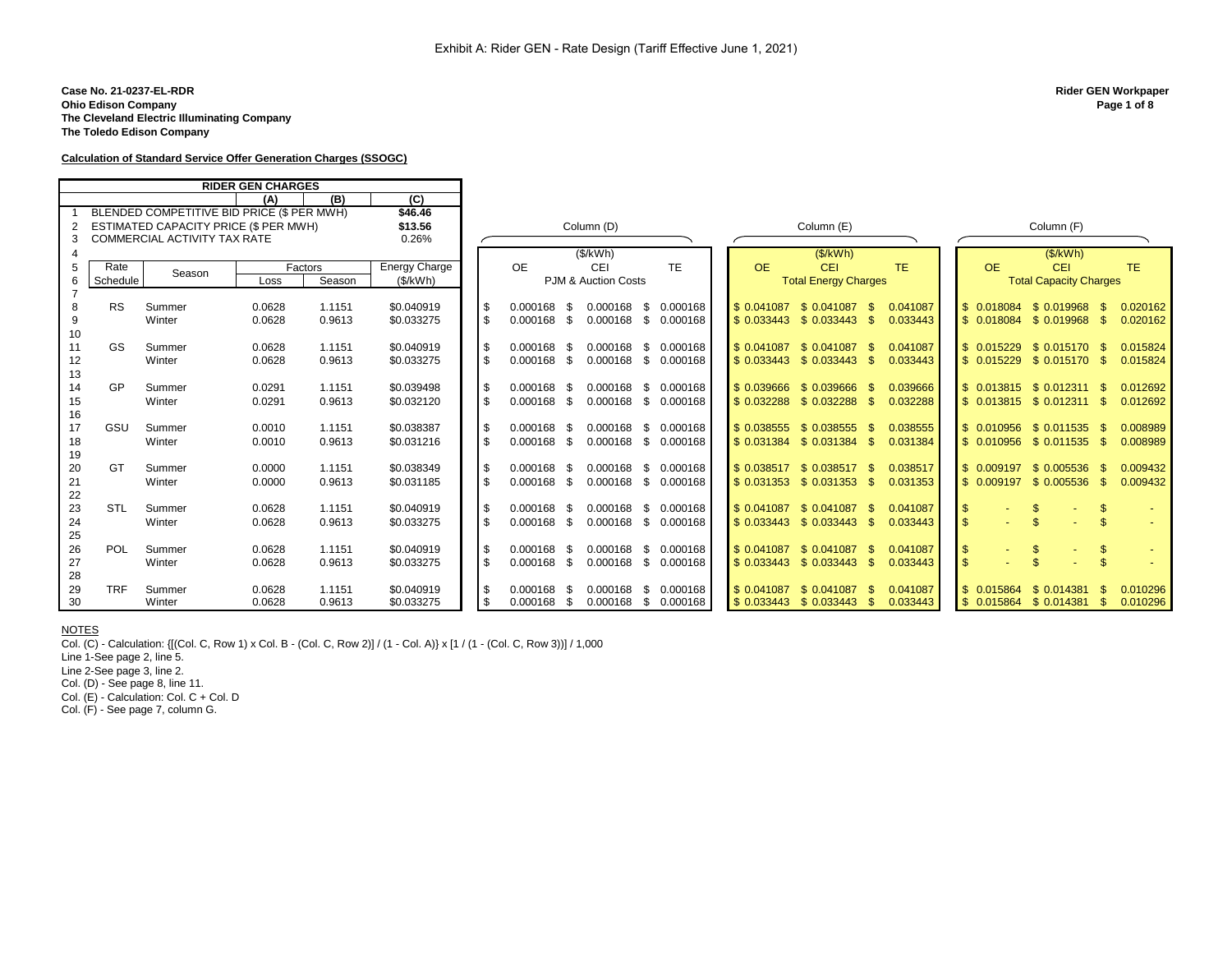# **Case No. 21-0237-EL-RDR Rider GEN Workpaper Ohio Edison Company Page 2 of 8 The Cleveland Electric Illuminating Company The Toledo Edison Company**

# **Calculation of Blended Competitive Bid Price**

|      | Delivery Period: June 2021 - May 2022 |          |                                      |                                |  |  |  |  |  |  |  |  |  |
|------|---------------------------------------|----------|--------------------------------------|--------------------------------|--|--|--|--|--|--|--|--|--|
|      | Procurement                           | No. of   | <b>Delivery Period</b>               | Clearing<br>Price <sup>1</sup> |  |  |  |  |  |  |  |  |  |
|      | Date                                  | Tranches |                                      | (\$/MWH)                       |  |  |  |  |  |  |  |  |  |
| Line | (A)                                   | (B)      | (C)                                  | (D)                            |  |  |  |  |  |  |  |  |  |
| 1    | October 7, 2019                       | 17       | June 2020 - May 2022                 | \$45.39                        |  |  |  |  |  |  |  |  |  |
| 2    | January 28, 2020                      | 17       | June 2020 - May 2022                 | \$42.95                        |  |  |  |  |  |  |  |  |  |
| 3    | October 5, 2020                       | 33       | June 2021 - May 2022                 | \$48.47                        |  |  |  |  |  |  |  |  |  |
| 4    | January 26, 2021                      | 33       | June 2021 - May 2022                 | \$46.80                        |  |  |  |  |  |  |  |  |  |
|      |                                       | 100      |                                      |                                |  |  |  |  |  |  |  |  |  |
| 5    |                                       |          | <b>Blended Competitive Bid Price</b> | \$46.46                        |  |  |  |  |  |  |  |  |  |

NOTES:

Line 5-Calculation: Round(Sumproduct(Column B, Column D)/100, 2)

<sup>1</sup>Source: Auction Manager Reports filed in Case No. 16-0776-EL-UNC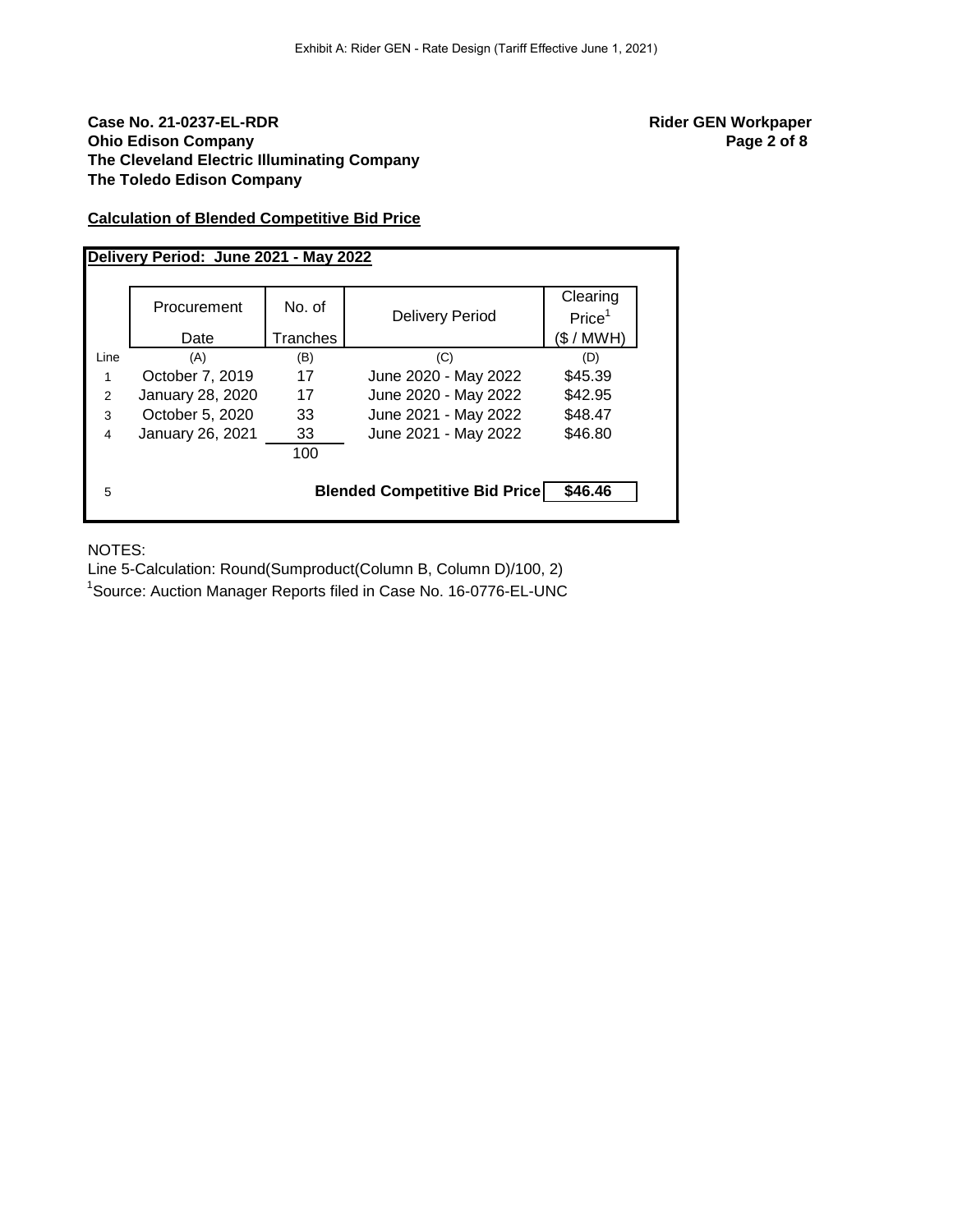**Case No. 21-0237-EL-RDR Rider GEN Workpaper** The Cleveland Electric Illuminating Company **Page 3 of 8 Ohio Edison Company The Toledo Edison Company**

## **CONVERSION OF CAPACITY PRICE**



## **CAPACITY REVENUE REQUIREMENT**

|                  | <b>COMPANY</b>                    | AVERAGE<br><b>PEAK</b><br>kW | AVERAGE<br><b>PEAK</b><br><b>ALLOCATOR</b> | <b>CAPACITY</b><br><b>REVENUE</b><br><b>REQUIREMENT</b> |
|------------------|-----------------------------------|------------------------------|--------------------------------------------|---------------------------------------------------------|
| LINE NO.         | (C)                               | (D)                          | $(E)= (D)/(D$ Line 6)                      | $(F)=(E)^*(F$ Line 6)                                   |
| 3<br>4<br>5<br>6 | CEL<br>OE.<br>TE.<br><b>TOTAL</b> |                              | 35.06%<br>45.51%<br>19.43%<br>100.00%      | \$<br>\$<br>\$<br>\$                                    |

## NOTES:

- Line 1 GWh grossed up to wholesale for the calculation of \$/MWh capacity price conversion, page 6.
- Line 2 Calculation= (Col. F, row 6) / {(Col. A, row 1) \* 1000} ; represents wholesale capacity price removed from Blended Competitive Bid Price
- Line 6 (Col. D) See page 5, lines 7, 14, 21 for Average Peak kW.
- Line 6 (Col. F) See page 4, column k, line 14.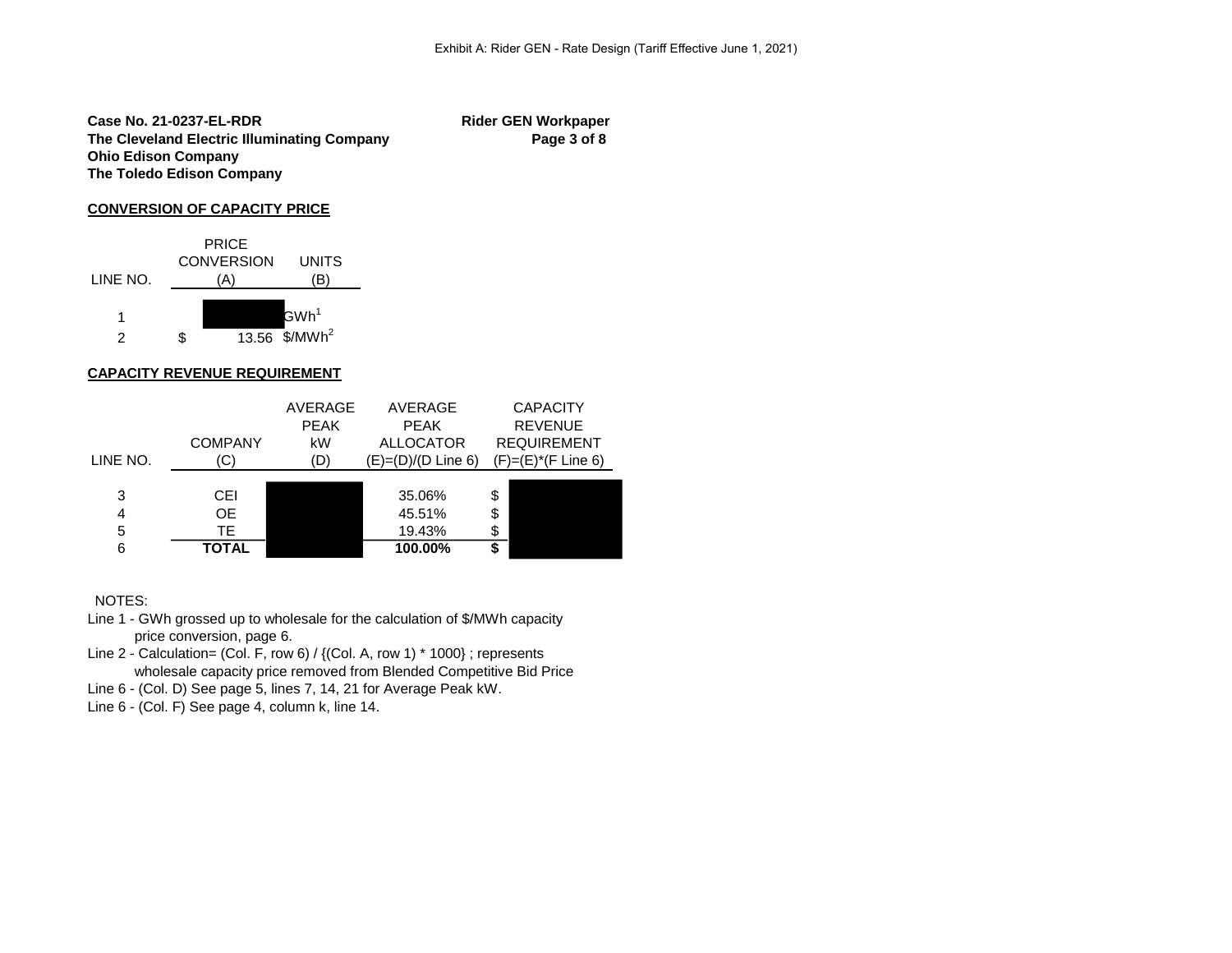Case No. 21-0237-EL-RDR<br>The Cleveland Electric Illuminating Company **Active State of Science 2 Rider GEN Workpaper**<br>Page 4 of 8 **The Cleveland Electric Illuminating Company Ohio Edison Company The Toledo Edison Company**

### **ATSI ZONE CAPACITY REVENUE REQUIREMENT**

|             |      |           |           |                       |      |                    |                       |            |                               |                          |                    |                 | Allocate to OpCo's Based on PLC <sup>4</sup> |           |      |
|-------------|------|-----------|-----------|-----------------------|------|--------------------|-----------------------|------------|-------------------------------|--------------------------|--------------------|-----------------|----------------------------------------------|-----------|------|
| <b>LINE</b> | Year | Month     | Date      | Zonal MW <sup>1</sup> | Days | Price <sup>2</sup> | <b>Total</b>          |            | Remove Wholesale <sup>3</sup> | <b>Wholesale Dollars</b> | <b>Retail Zone</b> | OHIO (Non PIPP) | OHIO (PIPP)                                  | <b>PP</b> |      |
|             |      |           |           |                       |      |                    |                       |            |                               |                          |                    | 90.6%           | 2%                                           |           | 7.1% |
|             | (A)  | (B)       | (C)       | (D)                   | (E)  | (F)                | $(G) = (D)^*(E)^*(F)$ |            |                               |                          |                    |                 |                                              |           |      |
| 2           | 2021 | June      | 6/1/2021  | 13,995.4              | 30   | \$160.21           | - \$                  | 67,266,707 |                               |                          |                    |                 |                                              |           |      |
| 3           | 2021 | July      | 7/1/2021  | 13,995.4              | 31   | \$160.21           | - \$                  | 69,508,930 |                               |                          |                    |                 |                                              |           |      |
| 4           | 2021 | August    | 8/1/2021  | 13,995.4              | 31   | \$160.21           | . ጽ                   | 69,508,930 |                               |                          |                    |                 |                                              |           |      |
| 5           | 2021 | September | 9/1/2021  | 13,995.4              | 30   | \$160.21           |                       | 67,266,707 |                               |                          |                    |                 |                                              |           |      |
| 6           | 2021 | October   | 10/1/2021 | 13,995.4              | 31   | \$160.21           | - \$                  | 69,508,930 |                               |                          |                    |                 |                                              |           |      |
|             | 2021 | November  | 11/1/2021 | 13,995.4              | 30   | \$160.21           | - \$                  | 67,266,707 |                               |                          |                    |                 |                                              |           |      |
| 8           | 2021 | December  | 12/1/2021 | 13,995.4              | 31   | \$160.21           | - \$                  | 69,508,930 |                               |                          |                    |                 |                                              |           |      |
| 9           | 2022 | January   | 1/1/2022  | 13,995.4              | 31   | \$160.21           | - \$                  | 69,508,930 |                               |                          |                    |                 |                                              |           |      |
| 10          | 2022 | February  | 2/1/2022  | 13,995.4              | 28   | \$160.21           | - SS                  | 62,782,260 |                               |                          |                    |                 |                                              |           |      |
| 11          | 2022 | March     | 3/1/2022  | 13,995.4              | 31   | \$160.21           |                       | 69,508,930 |                               |                          |                    |                 |                                              |           |      |
| 12          | 2022 | April     | 4/1/2022  | 13,995.4              | 30   | \$160.21           |                       | 67,266,707 |                               |                          |                    |                 |                                              |           |      |
| 13          | 2022 | May       | 5/1/2022  | 13,995.4              | 31   | \$160.21           | - \$                  | 69,508,930 |                               |                          |                    |                 |                                              |           |      |
| 14          |      |           |           |                       |      |                    |                       |            |                               |                          |                    |                 |                                              |           |      |
|             |      |           |           |                       |      |                    |                       |            |                               |                          |                    |                 |                                              |           |      |

<sup>1</sup>2021/2022 Final Zonal UCAP obligation.

<sup>2</sup> 2021/2022 Final Zonal Net Load Price. This price reflects what load serving entities pay to PJM and includes the results from the Base Residual Auction, and all Incremental Auctions, and price adjustments to account for RPM auction credits.

<sup>3</sup>2021/2022 Delivery Year Wholesale Peak Load Contribution (PLC) beginning 6/1/2021.

<sup>4</sup> Allocation factors based on 2021/2022 Delivery Year Peak Load Contribution (PLC) values.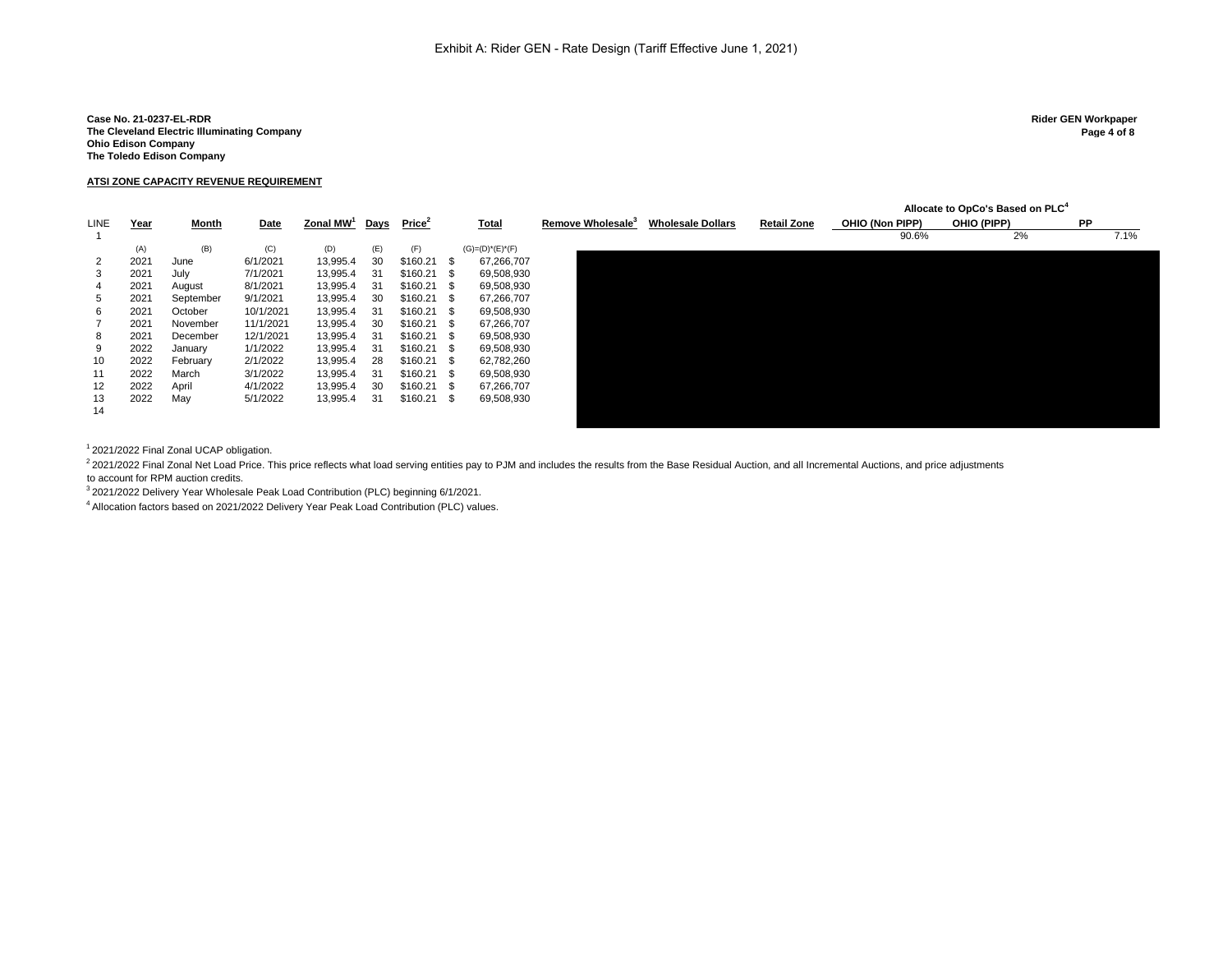## **Case No. 21-0237-EL-RDR Rider GEN Workpaper The Cleveland Electric Illuminating Company Ohio Edison Company The Toledo Edison Company**

### **DEMAND ALLOCATORS**

|                                       |                       | <b>JUNE</b>            | <b>JULY</b>            | <b>AUGUST</b>     | <b>SEPTEMBER</b>       | AVERAGE                | <b>DEMAND</b>     |
|---------------------------------------|-----------------------|------------------------|------------------------|-------------------|------------------------|------------------------|-------------------|
|                                       | RATE CODE /           | PEAK <sup>1</sup>      | PEAK <sup>1</sup>      | PEAK <sup>1</sup> | PEAK <sup>1</sup>      | PEAK                   | <b>ALLOCATION</b> |
|                                       | <b>COMPANY</b>        | $\mathsf{k}\mathsf{W}$ | $\mathsf{k}\mathsf{W}$ | kW                | $\mathsf{k}\mathsf{W}$ | $\mathsf{k}\mathsf{W}$ | <b>FACTORS</b>    |
| LINE NO.                              | (A)                   | (B)                    | (C)                    | (D)               | (E)                    | $(F)=SUM(B:E)/4$       | (G)               |
|                                       | CEI                   |                        |                        |                   |                        |                        |                   |
| $\mathbf{1}$                          | ${\sf RS}$            |                        |                        |                   |                        |                        | 38.69%            |
| $\overline{\mathbf{c}}$               | GS                    |                        |                        |                   |                        |                        | 36.80%            |
| 3                                     | GP                    |                        |                        |                   |                        |                        | 2.37%             |
| $\overline{\mathbf{4}}$               | GSU                   |                        |                        |                   |                        |                        | 16.43%            |
| 5                                     | GT                    |                        |                        |                   |                        |                        | 5.64%             |
|                                       | Lighting <sup>2</sup> |                        |                        |                   |                        |                        | 0.06%             |
| $\begin{array}{c} 6 \\ 7 \end{array}$ | <b>TOTAL</b>          |                        |                        |                   |                        |                        | 100.00%           |
|                                       |                       | $=$                    |                        |                   |                        |                        |                   |
|                                       | $\mathsf{OE}$         |                        |                        |                   |                        |                        |                   |
| $\bf 8$                               | <b>RS</b>             |                        |                        |                   |                        |                        | 46.72%            |
| $\boldsymbol{9}$                      | GS                    |                        |                        |                   |                        |                        | 28.67%            |
| 10                                    | $\mathsf{GP}$         |                        |                        |                   |                        |                        | 10.02%            |
| 11                                    | GSU                   |                        |                        |                   |                        |                        | 2.67%             |
| 12                                    | GT                    |                        |                        |                   |                        |                        | 11.89%            |
| 13                                    | Lighting $^2$         |                        |                        |                   |                        |                        | 0.04%             |
| 14                                    | <b>TOTAL</b>          | $=$                    |                        |                   |                        |                        | 100.00%           |
|                                       | <b>TE</b>             |                        |                        |                   |                        |                        |                   |
| 15                                    | RS                    |                        |                        |                   |                        |                        | 32.62%            |
| 16                                    | GS                    |                        |                        |                   |                        |                        | 19.83%            |
| 17                                    | <b>GP</b>             |                        |                        |                   |                        |                        | 9.85%             |
| 18                                    | GSU                   |                        |                        |                   |                        |                        | 0.73%             |
| 19                                    | GT                    |                        |                        |                   |                        |                        | 36.96%            |
| 20                                    | Lighting $^2$         |                        |                        |                   |                        |                        | 0.01%             |
| 21                                    | <b>TOTAL</b>          |                        |                        |                   |                        |                        | 100.00%           |

1-Individual company contributions to the monthly ATSI system peaks for the PJM summer months of 2020 (excluding PIPP customer related peak contributions).

2-Solely traffic lighting ("Rate TRF") contributes to the coincident peak.

Column G: Column F/Column F Line 7, Line 14, Line 21 respectively.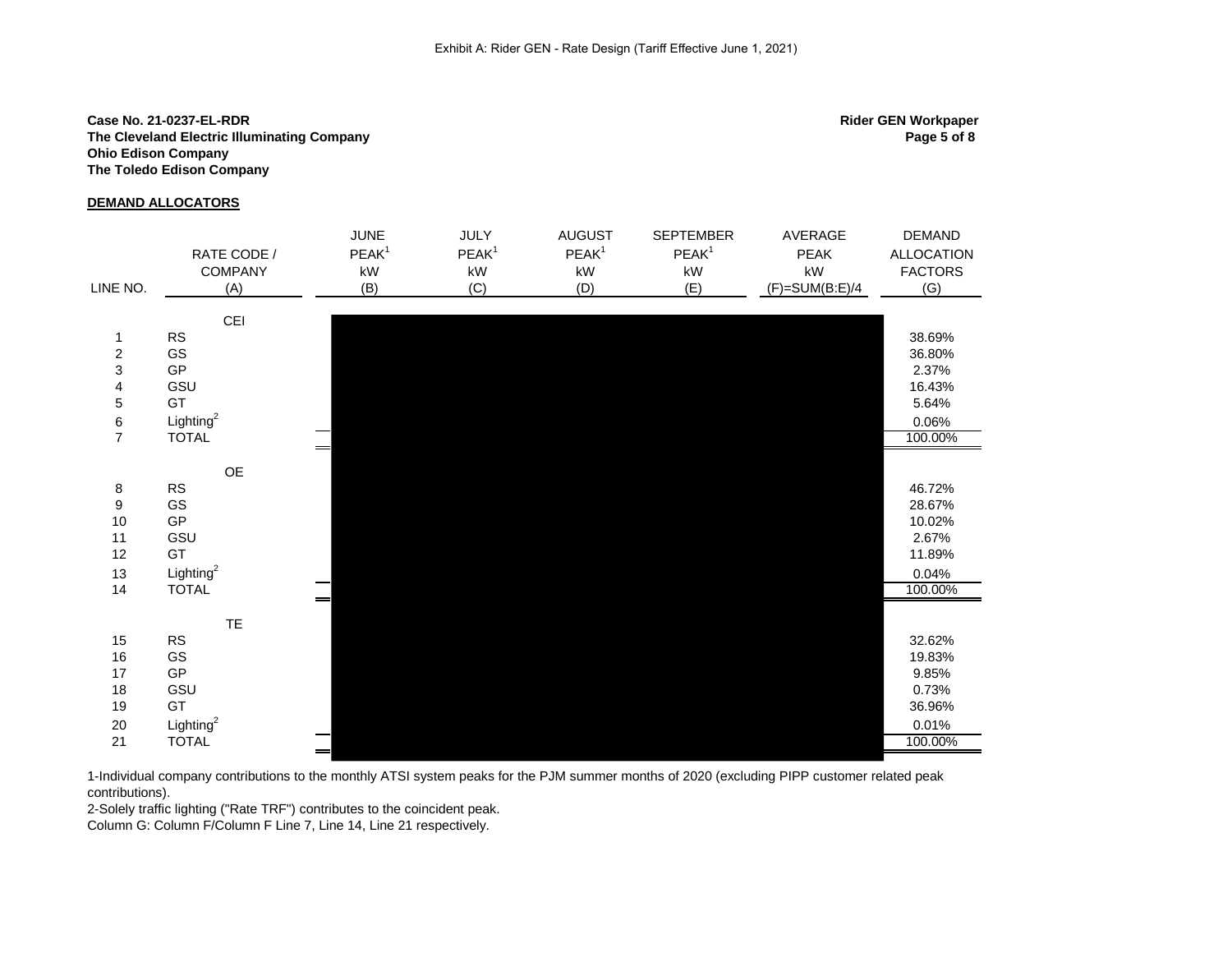## **Case No. 21-0237-EL-RDR Rider GEN Workpaper The Cleveland Electric Illuminating Company Ohio Edison Company The Toledo Edison Company**

## **CONVERSION OF RETAIL KWH SALES TO WHOLESALE**

|              |                                 |           |     | Retail kWh Sales (June 2021 - May 2022) | Wholesale kWh Sales (June 2021 - May 2022) |    |    |                 |
|--------------|---------------------------------|-----------|-----|-----------------------------------------|--------------------------------------------|----|----|-----------------|
| <b>Class</b> | Description <sup>3</sup>        | $\%$      | CEI | <b>OE</b>                               | CEI                                        | OE | TE | <b>TOTAL OH</b> |
| <b>RS</b>    | RS DL as % of Power Supply      | 6.280%    |     |                                         |                                            |    |    |                 |
| GS.          | GS DL as % of Power Supply      | 6.280%    |     |                                         |                                            |    |    |                 |
| <b>GP</b>    | GP DL as % of Power Supply      | 2.910%    |     |                                         |                                            |    |    |                 |
|              | GSU GSU DL as % of Power Supply | 0.100%    |     |                                         |                                            |    |    |                 |
| GT.          | GT DL as % of Power Supply      | $0.000\%$ |     |                                         |                                            |    |    |                 |
|              | STL STL DL as % of Power Supply | 6.280%    |     |                                         |                                            |    |    |                 |
|              | POL POL DL as % of Power Supply | 6.280%    |     |                                         |                                            |    |    |                 |
| TRF          | TRF DL as % of Power Supply     | 6.280%    |     |                                         |                                            |    |    |                 |
|              |                                 |           |     |                                         |                                            |    |    |                 |

<sup>1</sup>Billing units based on current forecast (excluding 2020 actual PIPP kWhs).

<sup>2</sup>WS=RS / (1-WLF) where the wholesale loss factor is a percentage of supply.

<sup>3</sup> Distribution Losses ("DL")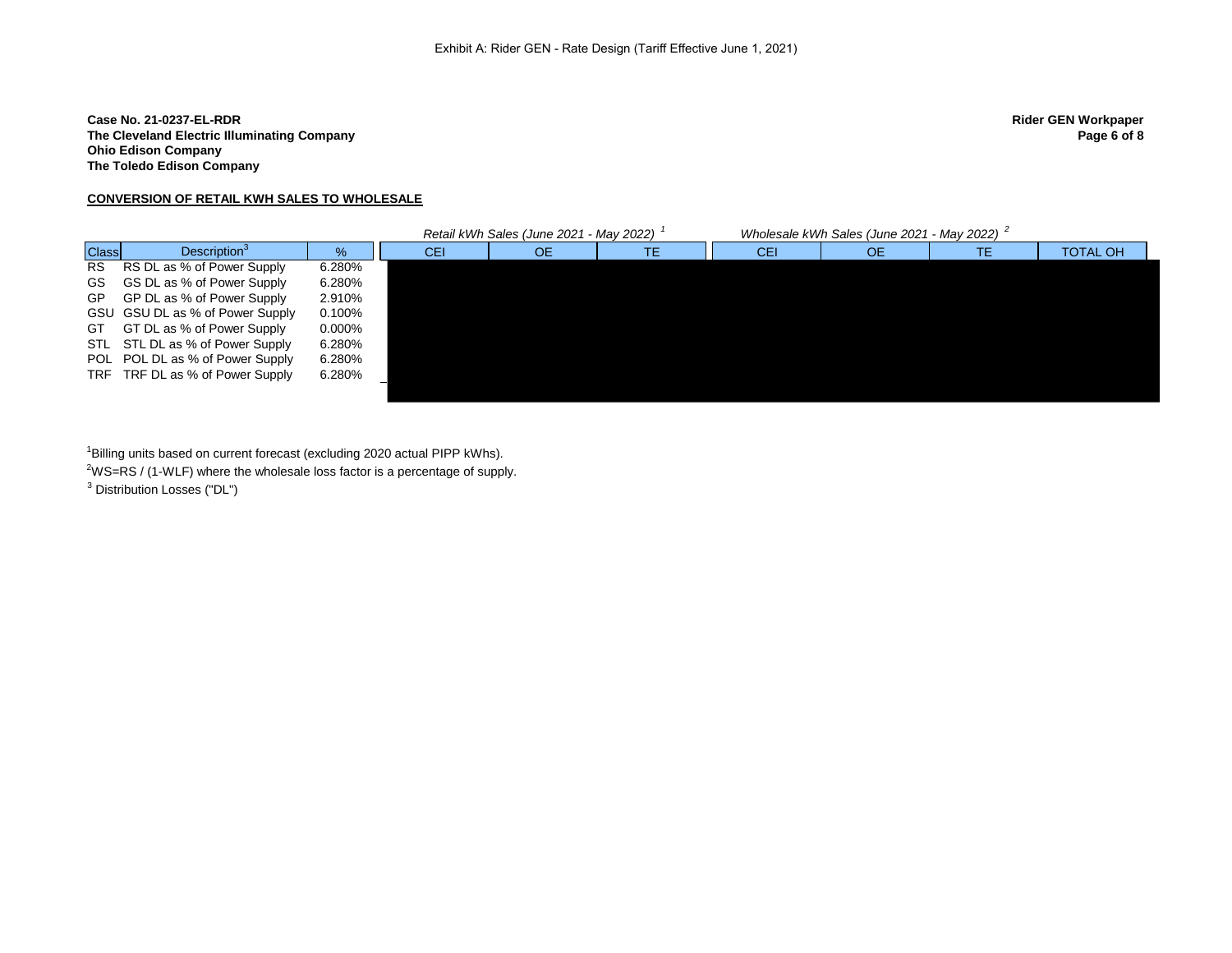#### **Case No. 21-0237-EL-RDR Rider GEN Workpaper The Cleveland Electric Illuminating Company Page 7 of 8 Ohio Edison Company The Toledo Edison Company**

#### **RATE CALCULATION FOR CAPACITY PORTION OF RIDER GEN**



Source: For Column (A), please see page 3, lines 3-5. For Column (B), please see page 5 column G, lines 1-6, 8-13, and 15-20. <sup>1</sup> Estimated June 2021 - May 2022 Retail kWh Sales (excluding PIPP customers). Billing units based on most recent forecast.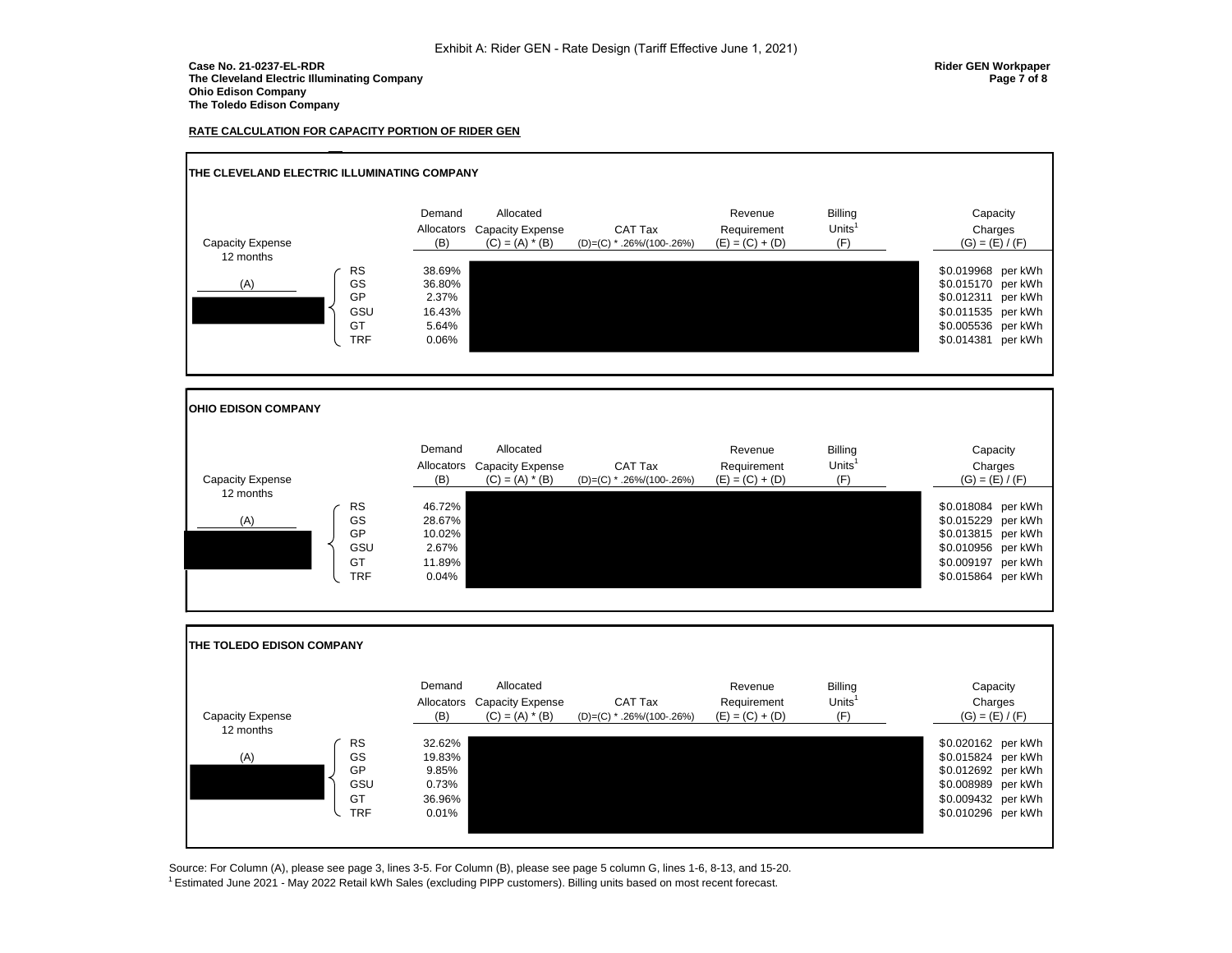# **Case No. 21-0237-EL-RDR Rider GEN Workpaper The Cleveland Electric Illuminating Company <b>Page 8 of 8 Page 8 of 8 Page 8 of 8 Ohio Edison Company The Toledo Edison Company**

# **ESTIMATED AUCTION COSTS - GENERATION RELATED**

# LiNE **Cost Description** OHIO

1 Estimated Annual Auction Expense<sup>1</sup>

# **June 2021 - May 2022 Nonshop kWh Usage**<sup>2</sup>

- 2 RS
- 3 GS
- 4 GP
- 5 GSU
- 6 GT
- 7 STL 8 POL
- 
- 9 TRF 10 TOTAL

# **kWh Charge Adder**

11 \$/kWh (grossed up for CAT) 6 6 6 6 7 6 7 7 8 7 7 8 7 7 7 8 7 7 8 7 7 8 7 7 8 7 8 7 7 8 7 8 7 7 8 7 8 7 7 8 7 8 7 7 8 7 8 7 7 8 7 7 8 7 7 8 7 7 8 7 7 8 7 7 8 7 7 8 7 7 8 7 7 8 7 7 8 7 7 8 7 7 8 7 7 8 7 7 8 7 7 8 7 7 8 7

| OHIO |  |
|------|--|
|      |  |
|      |  |
|      |  |
|      |  |
|      |  |
|      |  |
|      |  |
|      |  |
|      |  |
|      |  |
|      |  |
|      |  |
|      |  |
|      |  |

# NOTES:

- 1 Estimated annual POLR auction expenses, based on 2020 expenses.
- 2 Billing units based on current forecast (excluding 2020 actual PIPP kWhs).
- 3 Line 11 Line 1/ Line 10/ (1-.0026)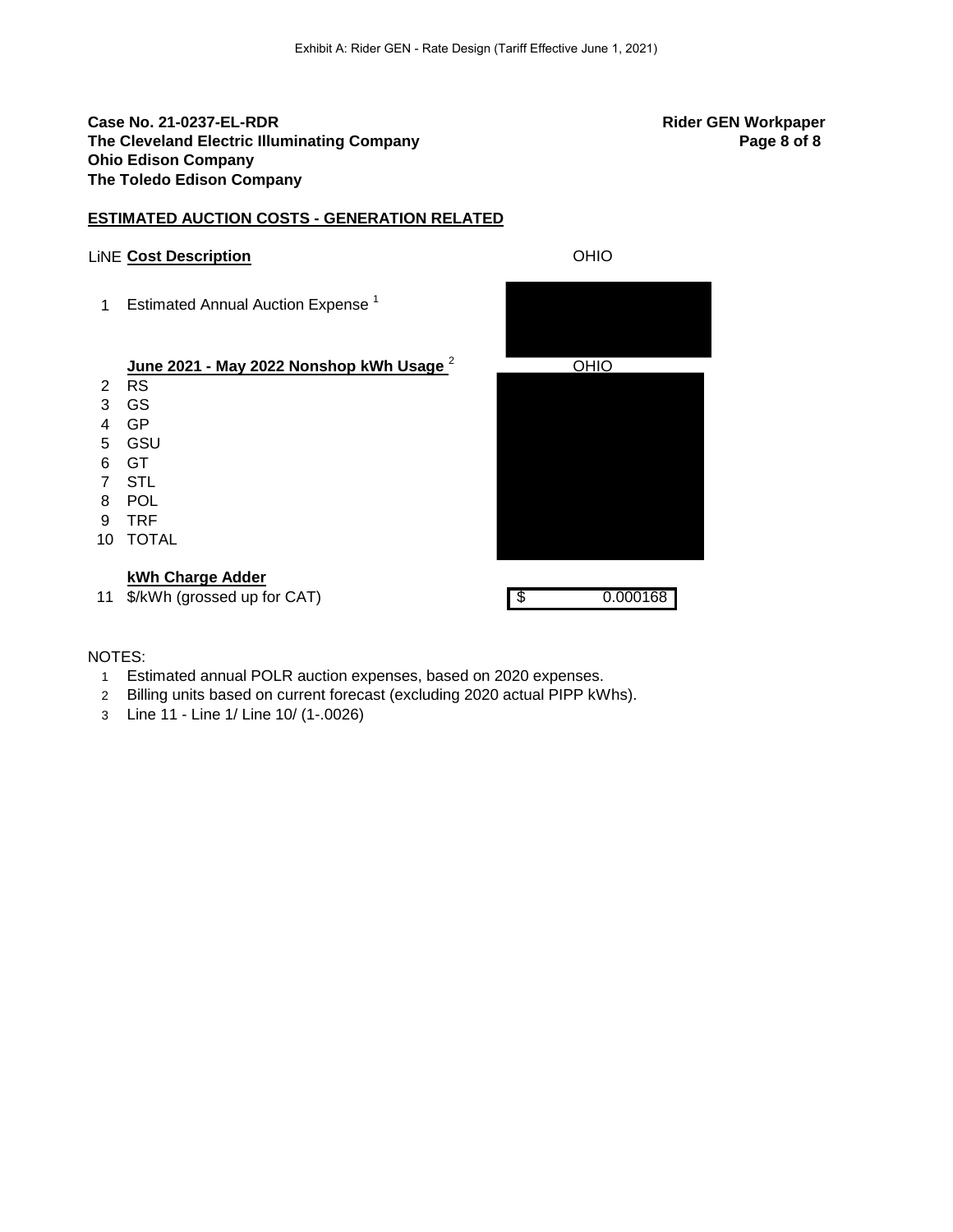# **Case No. 21-0237-EL-RDR TOD Option Workpapers Ohio Edison Company Page 1 of 2 Page 1 of 2 The Cleveland Electric Illuminating Company The Toledo Edison Company**

## **Development of Allocation Factors for Time-of-Day Option Under Rider GEN \***

|      | (A)           | B)                | (C)        | (D)      | (E)           |
|------|---------------|-------------------|------------|----------|---------------|
| Line | <b>Season</b> | <b>Total Hrs.</b> | Σ LMP      | Avg. LMP | <b>Factor</b> |
|      | Summer        |                   |            |          |               |
| 1    | Off-Peak      | 3,520             | 83,825.19  | \$23.81  | 0.7909        |
| 2    | Midday-Peak   | 1,164             | 49,333.84  | \$42.38  | 1.5819        |
| 3    | Shoulder-Peak | 1,940             | 57,539.69  | \$29.66  | 1.0302        |
| 4    | Total         | 6,624             | 190,698.72 | \$28.79  | 1.0000        |
|      |               |                   |            |          |               |
|      | Winter        |                   |            |          |               |
| 5    | Off-Peak      | 10,501            | 287,705.33 | \$27.40  | 0.7521        |
| 6    | Midday-Peak   | 3,432             | 140,382.89 | \$40.90  | 1.5042        |
| 7    | Shoulder-Peak | 5,720             | 216,102.62 | \$37.78  | 1.1526        |
| 8    | Total         | 19,653            | 644,190.84 | \$32.78  | 1.0000        |
|      |               |                   |            |          |               |
|      | Total         |                   |            |          |               |
| 9    | Off-Peak      | 14,021            | 371,530.52 | \$26.50  | 0.7610        |
| 10   | Midday-Peak   | 4,596             | 189,716.73 | \$41.28  | 1.5220        |
| 11   | Shoulder-Peak | 7,660             | 273,642.32 | \$35.72  | 1.1243        |
| 12   | Total         | 26,277            | 834,889.56 | \$31.77  | 1.0000        |

# **NOTES**

(A) Summer = June 1 through August 31; Winter = September 1 through May 31 Midday-Peak = noon to 6:00pm EST, Monday through Friday, excluding holidays Shoulder-Peak = 6:00am to noon and 6:00pm to 10:00pm EST, Monday through Friday, excluding holidays

Off-Peak = All other hours

(B) Total number of hours from December 2016 - November 2019.

(C) Sum of annual average hourly LMPs at ATSI zone in PJM from December 2016 - November 2019.

(D) Calculation: Column C / Column B.

(E) Calculation: Column D / (Average Column D)

\* Source: Historical LMP data (\$ / MWH) at the ATSI load zone in PJM for the 36-month time period December 2016 - November 2019.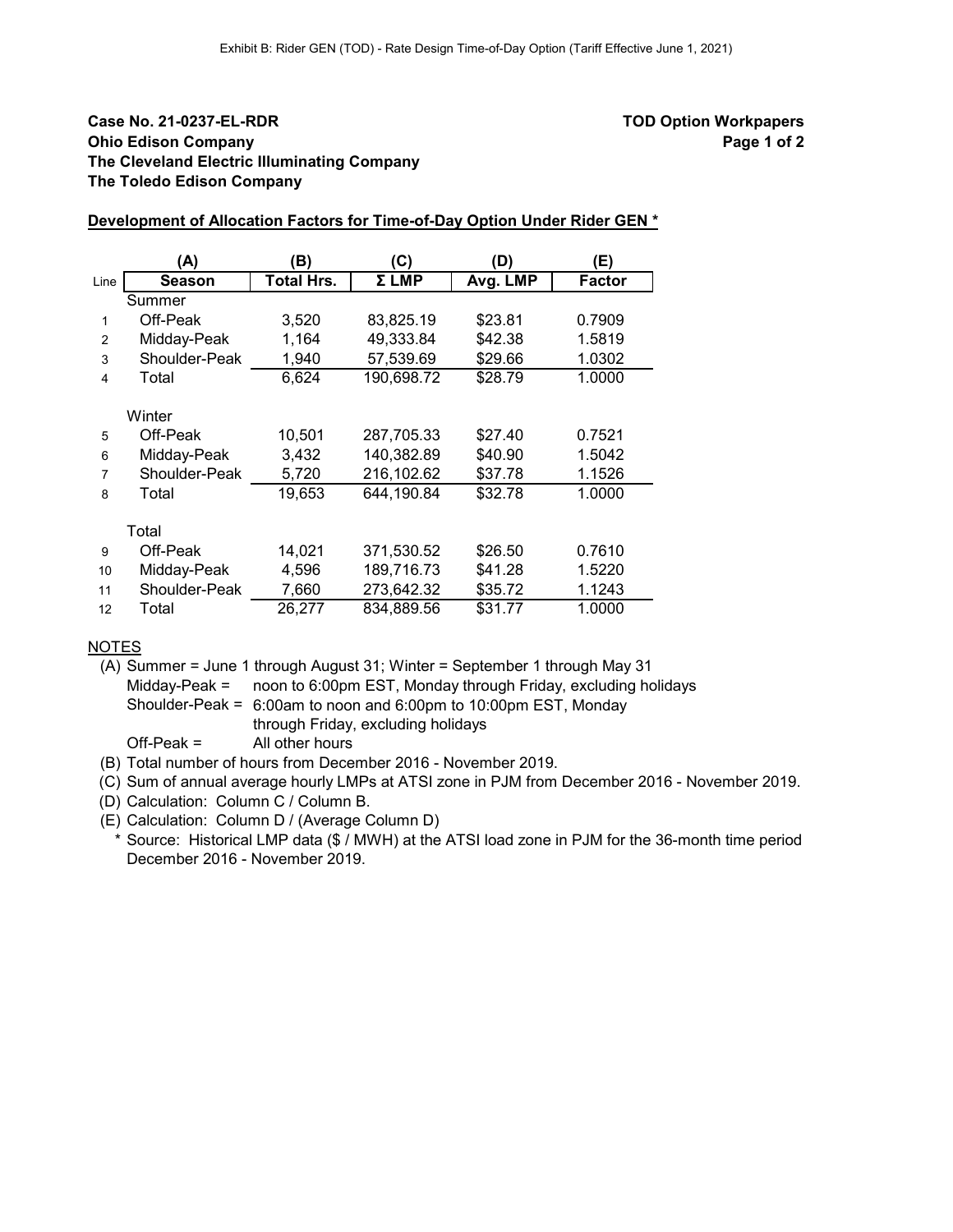**Calculation of Time-of-Day Option Pricing Under Rider GEN\***

|    |          |        |                                        |         | RIDER GEN TOTAL ENERGY CHARGES |                      |              |        |          |          | <b>RIDER GEN - TIME-OF-DAY OPTION</b> |                 |            |
|----|----------|--------|----------------------------------------|---------|--------------------------------|----------------------|--------------|--------|----------|----------|---------------------------------------|-----------------|------------|
|    |          |        | (A)                                    | (B)     | (C)                            | (D)                  | (E)          | (F)    | (G)      | (H)      | (1)                                   | (J)             | (K)        |
|    |          |        | BLENDED COMPETITIVE BID PRICE (\$/MWH) |         | \$46.46                        |                      |              |        |          |          |                                       |                 |            |
| 2  |          |        | ESTIMATED CAPACITY PRICE (\$ PER MWH)  |         | \$13.56                        |                      |              |        |          |          |                                       |                 |            |
| 3  |          |        | COMMERCIAL ACTIVITY TAX RATE           |         | 0.26%                          |                      |              |        |          |          |                                       |                 |            |
|    |          |        |                                        |         |                                |                      |              |        |          |          |                                       |                 |            |
| 5  | Rate     | Season |                                        | Factors | Energy                         | PJM&                 | Total Energy |        | Factors  |          |                                       | Prices (\$/kWh) |            |
| 6  | Schedule |        | Loss                                   | Season  | Charge                         | <b>Auction Costs</b> | Charges      | Midday | Shoulder | Off-Peak | Midday                                | Shoulder        | Off-Peak   |
|    |          |        |                                        |         |                                |                      |              |        |          |          |                                       |                 |            |
| 8  | GS       | Summer | 0.0628                                 | 1.1151  | \$0.040919                     | \$0.000168           | \$0.041087   | 1.5819 | 1.0302   | 0.7909   | \$0.064995                            | \$0.042328      | \$0.032497 |
| 9  |          | Winter | 0.0628                                 | 0.9613  | \$0.033275                     | \$0.000168           | \$0.033443   | 1.5042 | 1.1526   | 0.7521   | \$0.050305                            | \$0.038546      | \$0.025152 |
| 10 |          |        |                                        |         |                                |                      |              |        |          |          |                                       |                 |            |
| 11 | GP       | Summer | 0.0291                                 | 1.1151  | \$0.039498                     | \$0.000168           | \$0.039666   | 1.5819 | 1.0302   | 0.7909   | \$0.062747                            | \$0.040864      | \$0.031373 |
| 12 |          | Winter | 0.0291                                 | 0.9613  | \$0.032120                     | \$0.000168           | \$0.032288   | 1.5042 | 1.1526   | 0.7521   | \$0.048567                            | \$0.037215      | \$0.024284 |
| 13 |          |        |                                        |         |                                |                      |              |        |          |          |                                       |                 |            |
| 14 | GSU      | Summer | 0.0010                                 | 1.1151  | \$0.038387                     | \$0.000168           | \$0.038555   | 1.5819 | 1.0302   | 0.7909   | \$0.060989                            | \$0.039719      | \$0.030495 |
| 15 |          | Winter | 0.0010                                 | 0.9613  | \$0.031216                     | \$0.000168           | \$0.031384   | 1.5042 | 1.1526   | 0.7521   | \$0.047207                            | \$0.036173      | \$0.023604 |
| 16 |          |        |                                        |         |                                |                      |              |        |          |          |                                       |                 |            |
| 17 | GT       | Summer | 0.0000                                 | 1.1151  | \$0.038349                     | \$0.000168           | \$0.038517   | 1.5819 | 1.0302   | 0.7909   | \$0.060929                            | \$0.039680      | \$0.030465 |
| 18 |          | Winter | 0.0000                                 | 0.9613  | \$0.031185                     | \$0.000168           | \$0.031353   | 1.5042 | 1.1526   | 0.7521   | \$0.047161                            | \$0.036137      | \$0.023580 |

NOTES

(C) Calculation: {[(Col. C, Row 1) x Col. B - (Col. C, Row 2)] / (1 - Col. A)} x [1 / (1 - (Col. C, Row 3))] / 1,000

(D) See page 8, line 11 of the Rider GEN Workpaper.

(E) Calculation: Column C + Column D.

(F) See page 1, Col. E lines 2 & 6.

(G) See page 1, Col. E lines 3 & 7.

(H) See page 1, Col. E lines 1 & 5.

 $(1)$  Calculation: Column E x Column F.

(J) Calculation: Column E x Column G. (K) Calculation: Column E x Column H.

\* The capacity pricing under the TOD Option is the same as Rider GEN, therefore the above workpaper only includes the energy charges of Rider GEN-TOD.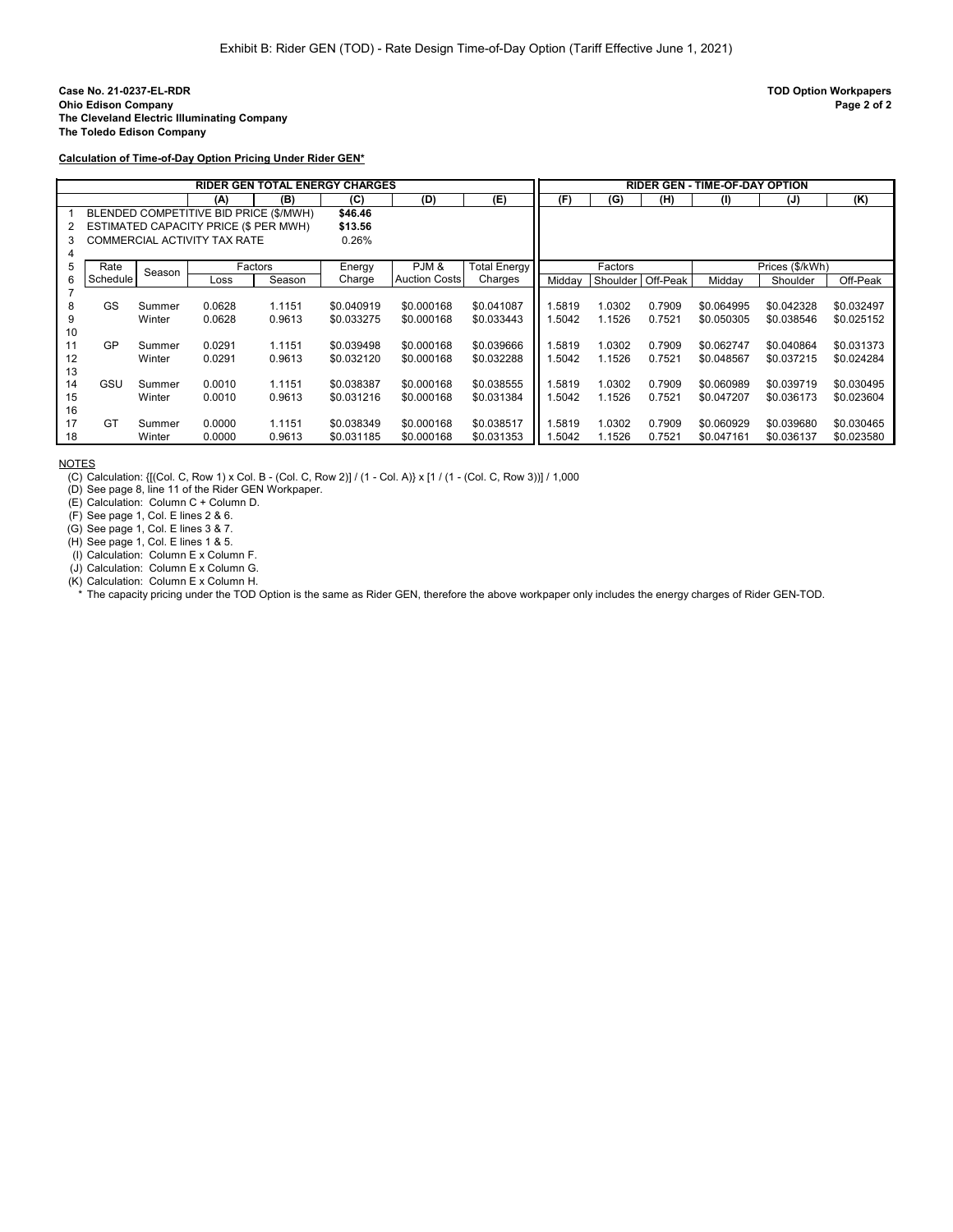# **RIDER GEN Generation Service Rider**

# **APPLICABILITY:**

For customers taking the Standard Service Offer electric generation service ("SSO Generation Service") from the Company, the following Standard Service Offer Generation Charges (SSOGC) by rate schedule, will apply, effective for service rendered beginning June 1, 2021, for all kWhs per kWh, unless otherwise noted. For billing purposes, the winter rates shall be applicable during each winter billing period as defined in the Electric Service Regulations.

Capacity costs will be developed based on the results from annual PJM capacity auctions (including incremental auctions) and allocated to each Company and tariff schedule based on the average of coincident peaks, including distribution losses, for the months of June through September of the year prior to the applicable PJM delivery year. The calculated wholesale capacity costs are used to develop capacity charges.

These calculated wholesale capacity costs will be converted to an energy basis and will then be subtracted from the SSO competitive bid process ("CBP") results to develop the non-capacity related energy charges.

# **RATE:**

| <b>Capacity Charges</b> | <b>Summer</b> | Winter               |
|-------------------------|---------------|----------------------|
| $RS^*$                  | 2.0162¢       | 2.0162¢              |
| GS                      | 1.5824¢       | 1.5824 $\mathfrak e$ |
| <b>GP</b>               | 1.2692¢       | 1.2692¢              |
| GSU                     | $0.8989$ ¢    | $0.8989$ ¢           |
| <b>GT</b>               | 0.9432c       | 0.9432c              |
| <b>STL</b>              | $0.0000$ ¢    | 0.0000C              |
| <b>TRF</b>              | 1.0296¢       | 1.0296¢              |
| <b>POL</b>              | $0.0000$ ¢    | $0.0000\phi$         |
| <b>Energy Charges</b>   | <b>Summer</b> | Winter               |
| $RS^*$                  | 4.1087¢       | 3.3443¢              |
| GS                      | 4.1087¢       | 3.3443¢              |
| <b>GP</b>               | $3.9666$ ¢    | $3.2288$ ¢           |
| GSU                     | 3.85556       | 3.1384¢              |
| GT                      | 3.8517¢       | 3.1353¢              |
| <b>STL</b>              | 4.1087¢       | 3.3443¢              |
| <b>TRF</b>              | 4.1087¢       | 3.3443 <sub>¢</sub>  |
| <b>POL</b>              | 4.1087¢       | 3.3443 <sub>¢</sub>  |

\* Customers participating in the Percentage of Income Payment Plan (PIPP) program shall pay X.XXXX¢, for all kWh per kWh, in lieu of the Rate RS Capacity and Energy Charges shown above.

## 14-1297-EL-SSO and 21-0237-EL-RDR before

The Public Utilities Commission of Ohio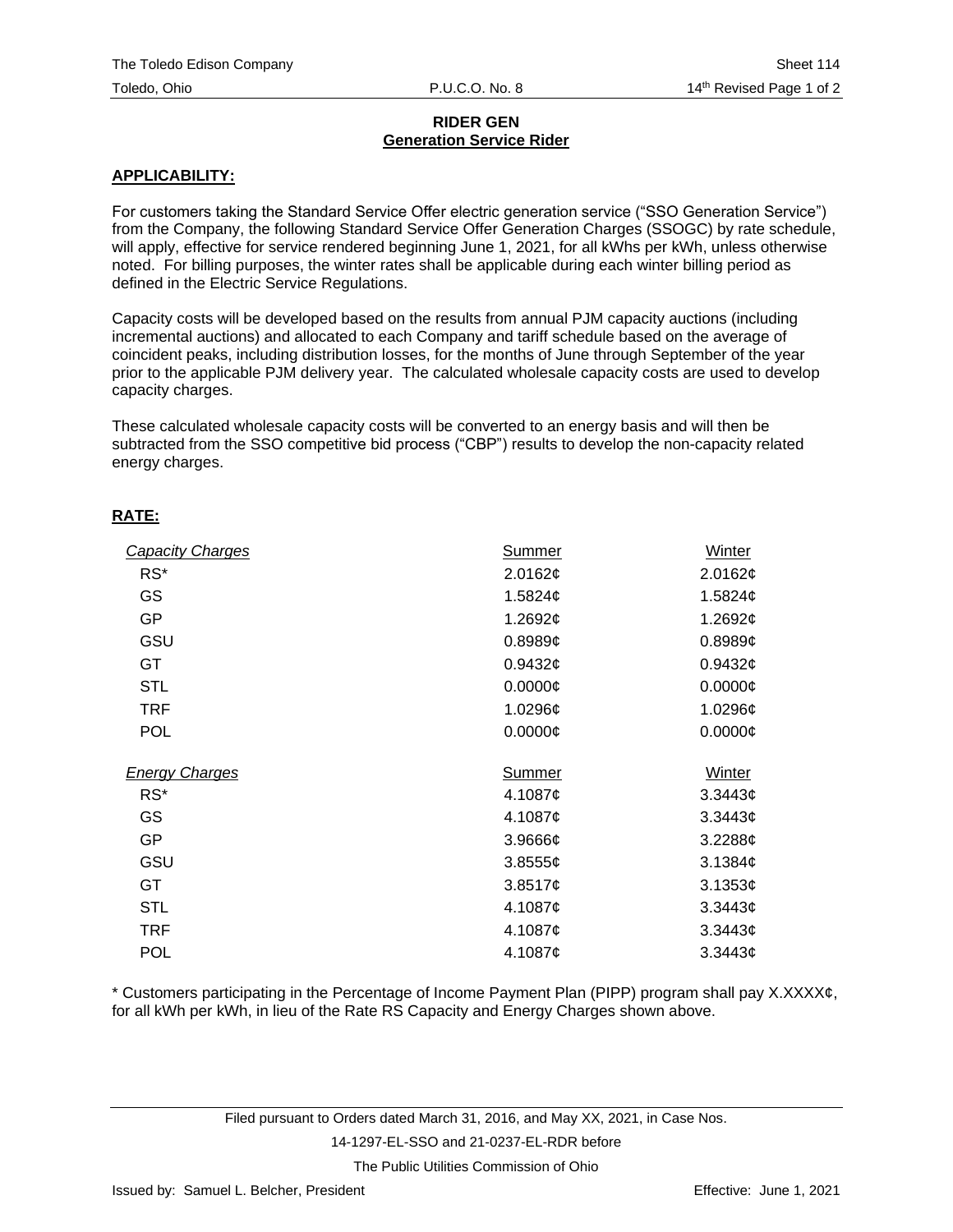# **RIDER GEN Generation Service Rider**

# **TIME-OF-DAY OPTION:**

For customers with the appropriate qualifying time-of-day metering and who elect to be served under the Time-Of-Day Option, the charge by rate schedule will be as shown below, for all kWhs, per kWh:

| Capacity Charges |                | Summer           |          | Winter         |                  |               |  |  |  |
|------------------|----------------|------------------|----------|----------------|------------------|---------------|--|--|--|
|                  | Midday<br>Peak | Shoulder<br>Peak | Off-Peak | Midday<br>Peak | Shoulder<br>Peak | Off-Peak      |  |  |  |
| GS               | 1.5824c        | 1.5824c          | 1.5824c  | 1.5824c        | 1.5824c          | 1.5824c       |  |  |  |
| GP               | 1.2692¢        | 1.2692c          | 1.2692c  | 1.2692c        | 1.2692¢          | 1.2692 $\phi$ |  |  |  |
| GSU              | 0.8989c        | 0.8989c          | 0.8989c  | 0.8989c        | 0.8989c          | 0.8989c       |  |  |  |
| GT               | 0.9432c        | 0.9432c          | 0.9432c  | 0.9432c        | 0.9432c          | 0.9432c       |  |  |  |

| <b>Energy Charges</b> |                 | Summer      |          |         | Winter   |          |  |  |  |
|-----------------------|-----------------|-------------|----------|---------|----------|----------|--|--|--|
|                       | Midday          | Shoulder    |          | Midday  | Shoulder |          |  |  |  |
|                       | <b>Peak</b>     | <b>Peak</b> | Off-Peak | Peak    | Peak     | Off-Peak |  |  |  |
| GS                    | 6.4995 $\sigma$ | 4.2328c     | 3.2497c  | 5.0305c | 3.8546c  | 2.5152c  |  |  |  |
| GP                    | 6.2747 $\sigma$ | 4.0864c     | 3.1373c  | 4.8567c | 3.7215c  | 2.4284c  |  |  |  |
| GSU                   | 6.0989c         | 3.9719c     | 3.0495c  | 4.7207¢ | 3.6173c  | 2.3604c  |  |  |  |
| GT                    | 6.0929c         | 3.9680c     | 3.0465c  | 4.7161c | 3.6137c  | 2.3580c  |  |  |  |

Midday-peak time shall be noon to 6 p.m. EST, Monday through Friday, excluding holidays.

Shoulder-peak time shall be 6 a.m. to noon and 6 p.m. to 10 p.m. EST, Monday through Friday, excluding holidays.

Holidays are defined as New Year's Day, Memorial Day, Independence Day, Labor Day, Thanksgiving Day, and Christmas Day. Off-Peak shall be all other hours.

A customer may terminate its participation in this time-of-day option at any time effective with the next scheduled meter reading. A qualifying customer may return to the time-of-day option at any time after a hiatus from the time-of-day option of at least one (1) year.

# **METERING:**

The customer must arrange for time-of-day metering consistent with the Company's Miscellaneous Charges, Tariff Sheet 75.

The Public Utilities Commission of Ohio